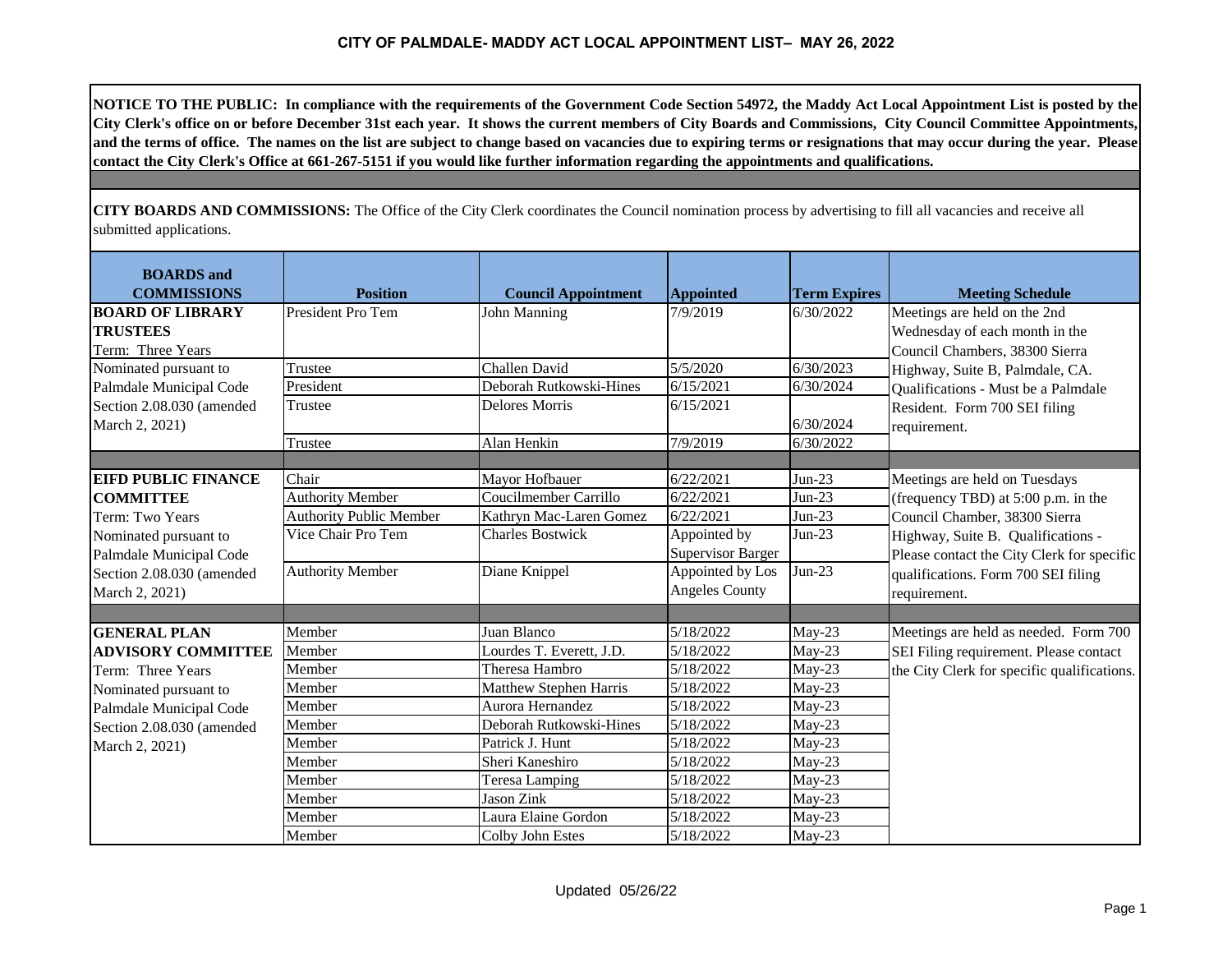| <b>BOARDS</b> and                 |                  |                            |                  |                     |                                             |
|-----------------------------------|------------------|----------------------------|------------------|---------------------|---------------------------------------------|
| <b>COMMISSIONS</b>                | <b>Position</b>  | <b>Council Appointment</b> | <b>Appointed</b> | <b>Term Expires</b> | <b>Meeting Schedule</b>                     |
| <b>HOUSING AUTHORITY</b>          | Tenant Member -  | Christina Fraga-Saenz      | 9/3/2019         | $Sep-23$            | Meetings are held as needed in the          |
| Term: Two Years                   | Commissioner     |                            |                  |                     | Council Chambers, 38300 Sierra              |
| Nominated pursuant to             | Tenant Member -  | Phil Denny                 | 12/15/2021       | $Sep-23$            | Highway, Suite B, Palmdale, CA              |
| Palmdale Municipal Code           | Commissioner     |                            |                  |                     | Qualifications - Please contact the City    |
| Section 2.08.030 (amended         |                  |                            |                  |                     | Clerk for specific qualifications. Form     |
| March 2, 2021)                    |                  |                            |                  |                     | 700 SEI filing requirement.                 |
|                                   |                  |                            |                  |                     |                                             |
| <b>HUMAN RIGHTS</b>               | Member           | Darby Edwards              | 3/16/2022        | Apr-23              | Meetings are held the 3rd Wednesday of      |
| <b>ADVISORY COMMITTEE</b>         | Vice Chair       | <b>Anthony Hunt</b>        | 3/2/2021         | Apr-23              | the month at 5:00 p.m. Please contact       |
| Term: Two Years                   | Chair            | Sky Jung                   | 3/2/2021         | Apr-23              | the City Clerk for specific qualifications. |
| Nominated pursuant to             | Member           | Rudolpho Perez             | 3/16/2022        | Apr-23              |                                             |
| Palmdale Municipal Code           | Member           | <b>Constance Reese</b>     | 3/2/2021         | Apr-23              |                                             |
| Section 2.08.030 (amended         | Member           | Aurora Hernandez           | 3/2/2021         | Apr-23              |                                             |
| March 2, 2021)                    | Member           | Shushanki Petrosyan        | 3/16/2022        | Apr-23              |                                             |
|                                   | Alternate Member | <b>Stephanie Rodgers</b>   | 3/16/2022        | Apr-23              |                                             |
|                                   |                  |                            |                  |                     |                                             |
| <b>MEASURE AV</b>                 | Member           | Steven Angebrandt          | 4/6/2021         | Apr-24              | Meetings are held on the fourth             |
| <b>OVERSIGHT</b>                  | Member           | Eric Ohlsen                | 12/15/2021       | Apr-24              | Wednesday of the month (frequency           |
| <b>COMMITTEE</b>                  | Member           | <b>Rick Carr</b>           | 4/6/2021         | Apr-24              | TBD) at 5:00 p.m. at the Council            |
| Term: Three Years                 | Member           | Judy Vacrro-Fry            | 4/6/2021         | Apr-24              | Chamber, 38300 Sierra Highway, Suite        |
| Nominated pursuant to             | Vice Chair       | Cynthia Garcia             | 4/6/2021         | Apr-24              | B. Qualifications - Please contact the      |
| Palmdale Municipal Code           | Chair            | John Manning               | 4/6/2021         | Apr-24              | City Clerk for specific qualifications.     |
| Section 2.08.030 (amended         | Member           | Chuck Murphy               | 4/6/2021         | Apr-24              | Form 700 SEI filing requirement.            |
| March 2, 2021)                    | Alternate Member | <b>Colby Estes</b>         | 4/6/2021         | Apr-24              |                                             |
|                                   | Alternate Member | Marsha Furman              | 4/6/2021         | Apr-24              |                                             |
|                                   | Alternate Member | Stacia Nemeth              | 4/6/2021         | Apr-24              |                                             |
|                                   | Alternate Member | Marina Penrose             | 4/6/2021         | Apr-24              |                                             |
|                                   | Alternate Member | Donald Ryan                | 4/6/2021         | Apr-24              |                                             |
|                                   | Alternate Member | <b>Barbara Smart</b>       | 4/6/2021         | Apr-24              |                                             |
|                                   | Alternate Member | Glenn Flood                | 3/16/2022        | Apr-24              |                                             |
|                                   |                  |                            |                  |                     |                                             |
| <b>MOBILE HOME PARK</b>           | Member           | Joan Ferry-Scott           | 7/13/2021        | 6/30/2023           | Annual meeting held in February and at      |
| <b>RENTAL REVIEW BOARD Member</b> |                  | Debra Foley                | 5/5/2020         | 6/30/2022           | other times as may be necessary.            |
| Term: Two Years                   | Member           | Eduardo De Santiago        | 7/13/2021        | 6/30/2023           | Qualifications - Please contact the City    |
| Nominated pursuant to             | Member           | Diana Love                 | 5/5/2020         | 6/30/2022           | Clerk for specific qualifications. Form     |
| Palmdale Municipal Code           | Member           | Debra McLaurin             | 7/13/2021        | 6/30/2023           | 700 SEI filing requirement.                 |
| Section 2.08.030 (amended         |                  |                            |                  |                     |                                             |
| March 2, 2021)                    |                  |                            |                  |                     |                                             |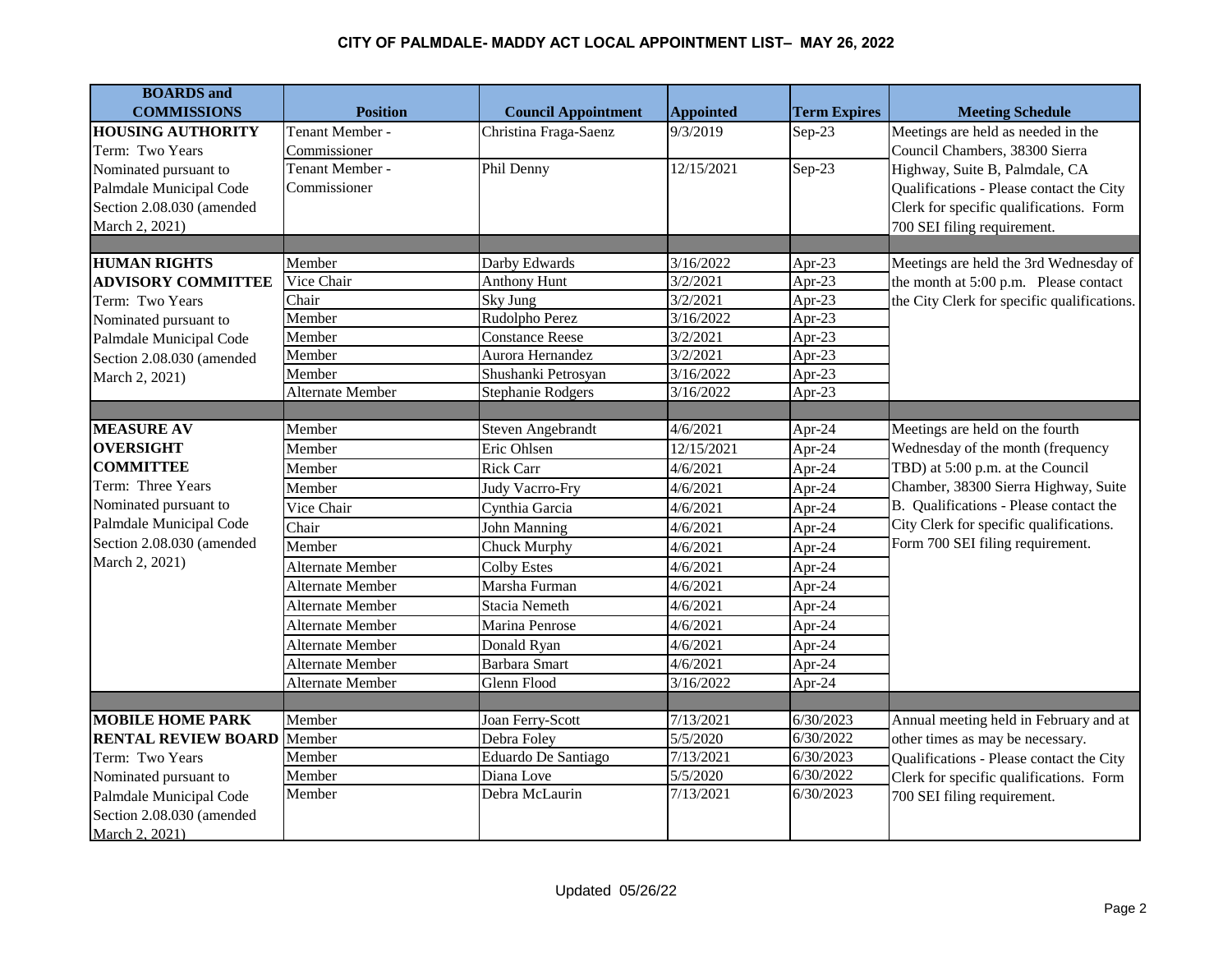| <b>BOARDS</b> and                       |                            |                            |                  |                     |                                            |
|-----------------------------------------|----------------------------|----------------------------|------------------|---------------------|--------------------------------------------|
| <b>COMMISSIONS</b>                      | <b>Position</b>            | <b>Council Appointment</b> | <b>Appointed</b> | <b>Term Expires</b> | <b>Meeting Schedule</b>                    |
| <b>PALMDALE - TID</b>                   | Chair                      | <b>Austin Bishop</b>       |                  |                     | The Visit Palmdale meetings are held as    |
| <b>VISIT PALMDALE BOARD</b> Vice- Chair |                            | Randy Miranda              |                  |                     | needed in the Council Chambers, 38300      |
| Term: TBD                               | Secretary                  | Alyssa Gonzalez            |                  |                     | Sierra Highway, Suite B, Palmdale,         |
| Per the Visit Palmdale Bylaws,          | Treasurer                  | Luis Garibay               |                  |                     | California.                                |
| the Directors shall be                  | Member                     | Tracy Baldyga              |                  |                     |                                            |
| appointed by the Mayor,                 | Member                     | <b>Melissa Battiste</b>    |                  |                     |                                            |
| subject to the approval of a            | Member                     | Don Hoperich               | 3/2/2022         |                     |                                            |
|                                         |                            |                            |                  |                     |                                            |
| PLANNING COMMISSION                     | Commissioner (District 1)  |                            |                  |                     | Meetings are held on the 2nd Thursday      |
|                                         | Nominated by Councilmember |                            |                  |                     | of each month in the Council Chambers,     |
|                                         | District 1.                | Christina Fraga-Saenz      | 5/5/2020         | 6/30/2022           | 38300 Sierra Highway, Suite B,             |
| Term: Two years                         | Commissioner (District 2)  |                            |                  |                     | Palmdale, CA. Please contact the City      |
| Nominations made pursuant to            | Nominated by Councilmember |                            |                  |                     | Clerk for specific qualifications. Form    |
| Palmdale Municipal Code                 | District 2.                | Dean Henderson             | 5/5/2020         | 6/30/2022           | 700 SEI filing requirement.                |
| Section 2.46.030                        | Commissioner (District 3)  |                            |                  |                     |                                            |
|                                         | Nominated by Councilmember |                            |                  |                     |                                            |
|                                         | District 3.                | <b>Stacia Nemeth</b>       | 6/1/2021         | 6/30/2023           |                                            |
|                                         | Commissioner (District 4)  |                            |                  |                     |                                            |
|                                         | Nominated by Councilmember |                            |                  |                     |                                            |
|                                         | District 4.                | V. Jesse Smith             | 5/5/2020         | 6/30/2022           |                                            |
|                                         | Commissioner (At Large)    |                            |                  |                     |                                            |
|                                         | Nominated by the Mayor.    | <b>Bart Avery</b>          | 6/1/2021         | 6/30/2023           |                                            |
|                                         |                            |                            |                  |                     |                                            |
| <b>PUBLIC ART</b>                       | Vice Chair                 | Nathaniel Ancheta          | 6/1/2021         | $Jun-24$            | Meetings are held on the fourth Tuesday    |
| <b>COMMISSION</b>                       | Chair                      | Lisa Sarno                 | 6/1/2021         | $Jun-24$            | of every other month at 5:30 p.m. at the   |
| Term: Two Years                         | Commissioner               | <b>Brandon Singleton</b>   | 6/1/2021         | Jun-24              | Council Chamber, 38300 Sierra              |
| Nominated pursuant to                   | Commissioner               | Christina Fraga-Saenz      | 6/1/2021         | $Jun-24$            | Highway, Suite B. Qualifications -         |
| Palmdale Municipal Code                 | Commissioner               | Doug Grove                 | 6/1/2021         | $Jun-24$            | Please contact the City Clerk for specific |
| Section 2.08.030 (amended               | Commissioner               | <b>Edwin Vasquez</b>       | 6/1/2021         | $Jun-24$            | qualifications. Form 700 SEI filing        |
| March 2, 2021)                          | Commissioner               | Warren Scherich            | 6/1/2021         | $Jun-24$            | requirement.                               |
|                                         |                            |                            |                  |                     |                                            |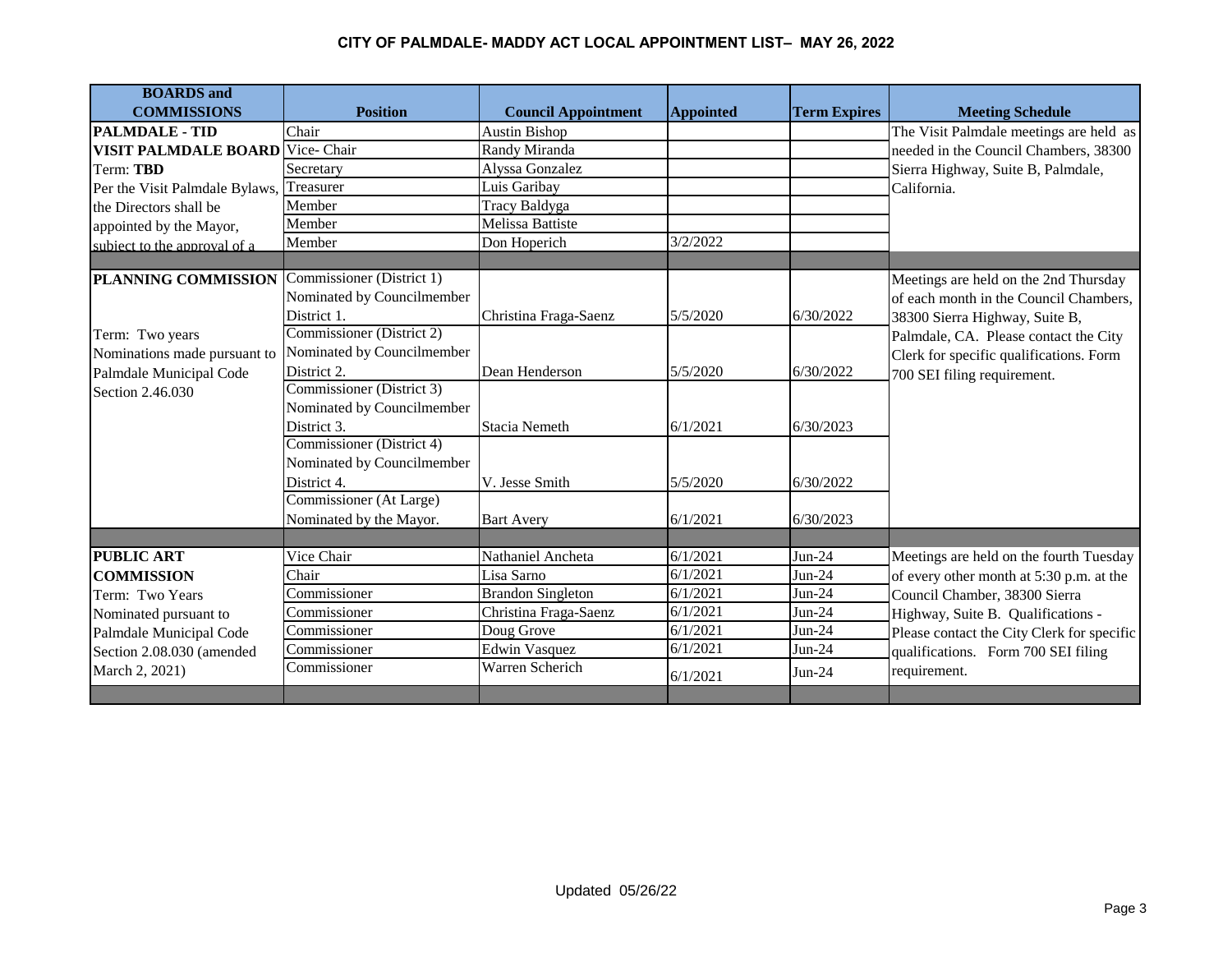**CITY COUNCIL COMMITTEE APPOINTMENTS:** City Council committee appointments are reviewed in January after each City General Municipal Election, when a vacancy occurs, or at Council request. A term may be listed for specific appointments.

| <b>City Council Committee</b>                                      |                            |                                  |                     | <b>Term Expires -</b> |                                                    |
|--------------------------------------------------------------------|----------------------------|----------------------------------|---------------------|-----------------------|----------------------------------------------------|
| <b>Appointments</b>                                                | <b>Position</b>            | <b>Council Appointment</b>       | <b>Appointed</b>    | * See Above           | <b>Meeting Schedule</b>                            |
| <b>ANTELOPE VALLEY AIR</b>                                         | Delegate                   | Mayor Hofbauer                   | 12/15/2021          |                       | Meetings are held on the 3rd Tuesday of            |
| <b>QUALITY MANAGEMENT</b>                                          |                            |                                  |                     |                       | each month at 10:00 a.m. at the                    |
| <b>DISTRICT</b> (Formerly AV                                       | Delegate                   | Councilmember Bishop             | 12/15/2021          |                       | Lancaster District office located at               |
| <b>Air Pollution Control</b>                                       | Alternate                  | Councilmember Carrillo           | 12/15/2021          |                       | 43301 Division Street, Suite 206,                  |
| District)                                                          | <b>Staff Assistance</b>    | <b>Environmental Resources</b>   | N/A                 |                       | Lancaster, CA. Form 700 SEI filing                 |
| Council appointments are                                           |                            | Manager Lucha                    |                     |                       | requirement.                                       |
| made pursuant to Health &<br>Safety Code Section 41310             |                            |                                  |                     |                       |                                                    |
|                                                                    |                            |                                  |                     |                       |                                                    |
| <b>ANTELOPE VALLEY</b>                                             | <b>Member Delegate</b>     | Mayor Hofbauer                   | 2/2/2021            |                       | Meetings are held on the 4th Thursday              |
| <b>MOSQUITO &amp; VECTOR</b>                                       |                            |                                  |                     |                       | of each month at 4:00 p.m. at 42624 6th            |
| <b>CONTROL DISTRICT</b>                                            |                            |                                  |                     |                       | Street East, Lancaster, CA. Public                 |
| Member Delegate must live                                          | <b>Staff Assistance</b>    | <b>City Clerk Smith</b>          | N/A                 |                       | Member Qualifications - must reside                |
| within district boundaries.                                        |                            |                                  |                     |                       | within the boundaries of the Antelope              |
|                                                                    |                            |                                  |                     |                       | Valley Mosquito & Vector Control                   |
|                                                                    |                            |                                  |                     |                       | District.                                          |
|                                                                    |                            |                                  |                     |                       | <b>Meeting Schedule</b>                            |
| <b>ANTELOPE VALLEY</b>                                             | Delegate                   | Mayor Hofbauer                   | 12/15/2021          |                       | Meetings are held on the 4th Tuesday of            |
| <b>TRANSIT AUTHORITY</b>                                           | Must be a City Council     |                                  |                     |                       | each month at 10:00 a.m. at the AVTA               |
| Council or Public Member                                           | Member                     | Mayor Pro Tem Loa                | 12/15/2021          |                       | office located at 42210 6th Street West,           |
| appointments made pursuant to Delegate<br>the Amended and Restated | Must be a City Council     |                                  |                     |                       | Lancaster, CA. Form 700 SEI filing<br>requirement. |
| Joint Exercise of Powers                                           | Member                     |                                  |                     |                       |                                                    |
| Agreement.                                                         | Alternate                  | <b>Councilmember Bettencourt</b> | 12/15/2021          |                       |                                                    |
|                                                                    | May be a Public Member or  |                                  |                     |                       |                                                    |
|                                                                    | <b>City Council Member</b> |                                  |                     |                       |                                                    |
|                                                                    | Alternate                  | Citizen Kathryn Mac Laren        | $\sqrt{12}/15/2021$ |                       |                                                    |
|                                                                    | <b>Staff Assistance</b>    | City Council Chief of Staff      | N/A                 |                       |                                                    |
|                                                                    |                            | Zayas                            |                     |                       |                                                    |
|                                                                    |                            | Senior Civil Engineer            |                     |                       |                                                    |
|                                                                    |                            | Hovanesian                       |                     |                       |                                                    |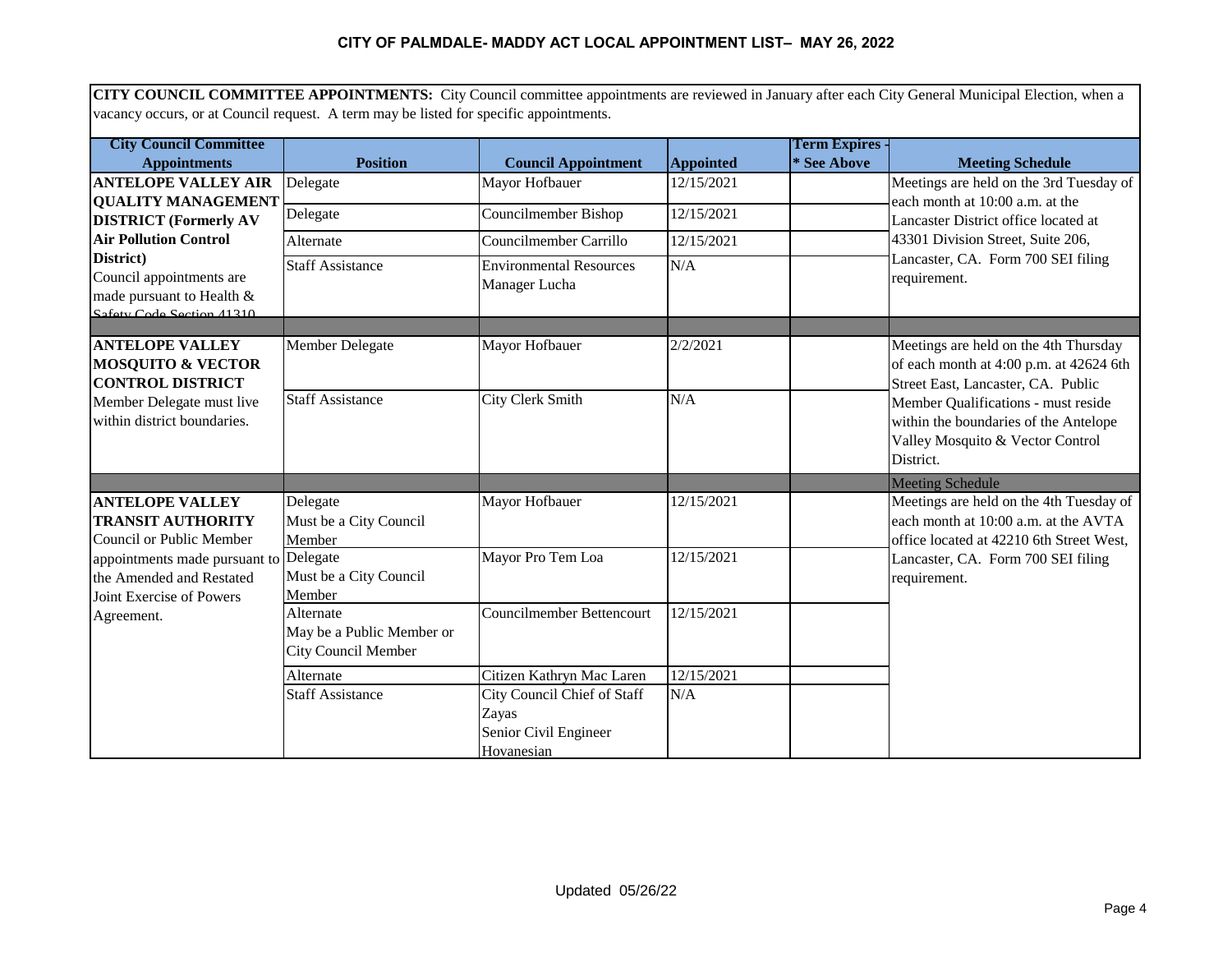| <b>City Council Committee</b><br><b>Appointments</b>                   | <b>Position</b>                              | <b>Council Appointment</b>         | <b>Appointed</b> | <b>Term Expires -</b><br>* See Above | <b>Meeting Schedule</b>                                                         |
|------------------------------------------------------------------------|----------------------------------------------|------------------------------------|------------------|--------------------------------------|---------------------------------------------------------------------------------|
| <b>CALIFORNIA CONTRACT</b> Delegate                                    |                                              | Mayor Hofbauer                     | 12/15/2021       |                                      | The Association meets as needed at                                              |
| <b>CITIES ASSOCIATION</b>                                              | Alternate                                    | Councilmember Bettencourt          | 12/15/2021       |                                      | various city locations.                                                         |
| Council appointments are                                               |                                              |                                    |                  |                                      |                                                                                 |
| made pursuant to the CCCA.                                             | <b>Staff Assistance</b>                      | City Council Chief of Staff        | N/A              |                                      |                                                                                 |
|                                                                        |                                              | Zavas                              |                  |                                      |                                                                                 |
|                                                                        |                                              |                                    |                  |                                      |                                                                                 |
| <b>CITY OF PALMDALE</b>                                                | Member                                       | Councilmember Bishop               | 12/15/2021       |                                      | Meetings are held in the Spring and Fall                                        |
| <b>AUDIT COMMITTEE</b>                                                 | Member                                       | Councilmember Bettencourt          | 12/15/2021       |                                      | of each year at a time to be determined                                         |
| Council appointments are                                               | Alternate                                    | Councilmember Carrillo             | 12/15/2021       |                                      | in the City of Palmdale Council                                                 |
| made pursuant to the By-Laws                                           | Public Member - Nominated by Christine Geary |                                    | 7/13/2021        | $Jul-23$                             | Chambers, located at 38300 Sierra                                               |
| of the Audit Committee, with                                           | the Mayor pursuant to                        |                                    |                  |                                      | Highway, Suite B, Palmdale, CA.                                                 |
| the exception of the Public                                            | Palmdale Municipal Code                      |                                    |                  |                                      | Public Member Qualifications - Please                                           |
| Member.                                                                | Section 2.08.030                             |                                    |                  |                                      | contact the City Clerk for specific                                             |
|                                                                        | <b>Staff Assistance</b>                      | <b>Finance Manager Kang</b>        | N/A              |                                      | qualifications. Form 700 SEI filing                                             |
| <b>CITY OF PALMDALE</b>                                                | Member                                       | Mayor Hofbauer                     | 12/15/2021       |                                      | Meet on an as needed basis in City of                                           |
| <b>INVESTMENT</b>                                                      |                                              | (Mayor only)                       |                  |                                      | Palmdale Finance Department.                                                    |
| <b>OVERSIGHT</b>                                                       | Member                                       | Councilmember Bishop               | 12/15/2021       |                                      |                                                                                 |
| <b>COMMITTEE</b>                                                       |                                              | (Rotating Councilmember)           |                  |                                      |                                                                                 |
| Council appointments are                                               | <b>Staff Assistance</b>                      | Finance Manager Kang               | N/A              |                                      |                                                                                 |
| made pursuant to the City of                                           |                                              |                                    |                  |                                      |                                                                                 |
| Palmdale Investment Policy.                                            |                                              |                                    |                  |                                      |                                                                                 |
|                                                                        |                                              |                                    |                  |                                      |                                                                                 |
| <b>HIGH DESERT CORRIDOR</b><br><b>JOINT POWERS AUTHORITY Alternate</b> | Director                                     | Mayor Hofbauer                     | 12/15/2021       |                                      | The Authority meets as needed and the                                           |
| Council appointments are made                                          |                                              | Mayor Pro Tem Loa                  | 12/15/2021       |                                      | meeting location rotates between Los                                            |
| pursuant to the Joint Exercise of                                      |                                              |                                    |                  |                                      | Angeles and San Bernardino counties,                                            |
| Power Agreement and ratified by                                        |                                              |                                    |                  |                                      | and occasionally meetings are held in<br>Palmdale and Victorville. Form 700 SEI |
| the High Desert Board of                                               | <b>Staff Assistance</b>                      |                                    | $\overline{N/A}$ |                                      | filing requirement.                                                             |
| Supervisors.                                                           |                                              | Deputy City Manager Behen          |                  |                                      |                                                                                 |
|                                                                        |                                              |                                    |                  |                                      |                                                                                 |
| <b>LEAGUE OF CALIFORNIA Delegate</b>                                   |                                              | Mayor Hofbauer                     | 12/22/2020       |                                      | Meetings are quarterly on the last Friday                                       |
| <b>CITIES - Desert Mountain</b>                                        | Alternate                                    | Councilmember Bishop               | 12/22/2020       |                                      | of the month at 10:00 a.m. at various city                                      |
| <b>Division</b>                                                        |                                              |                                    |                  |                                      | locations.                                                                      |
| Council appointments are                                               | 2nd Alternate                                | Mayor Pro Tem Loa                  | 12/22/2020       |                                      |                                                                                 |
| made pursuant to the League of                                         |                                              |                                    |                  |                                      |                                                                                 |
| California Cities - Desert                                             | <b>Staff Assistance</b>                      | <b>City Council Chief of Staff</b> | N/A              |                                      |                                                                                 |
| Mountain Division.                                                     |                                              | Zayas                              |                  |                                      |                                                                                 |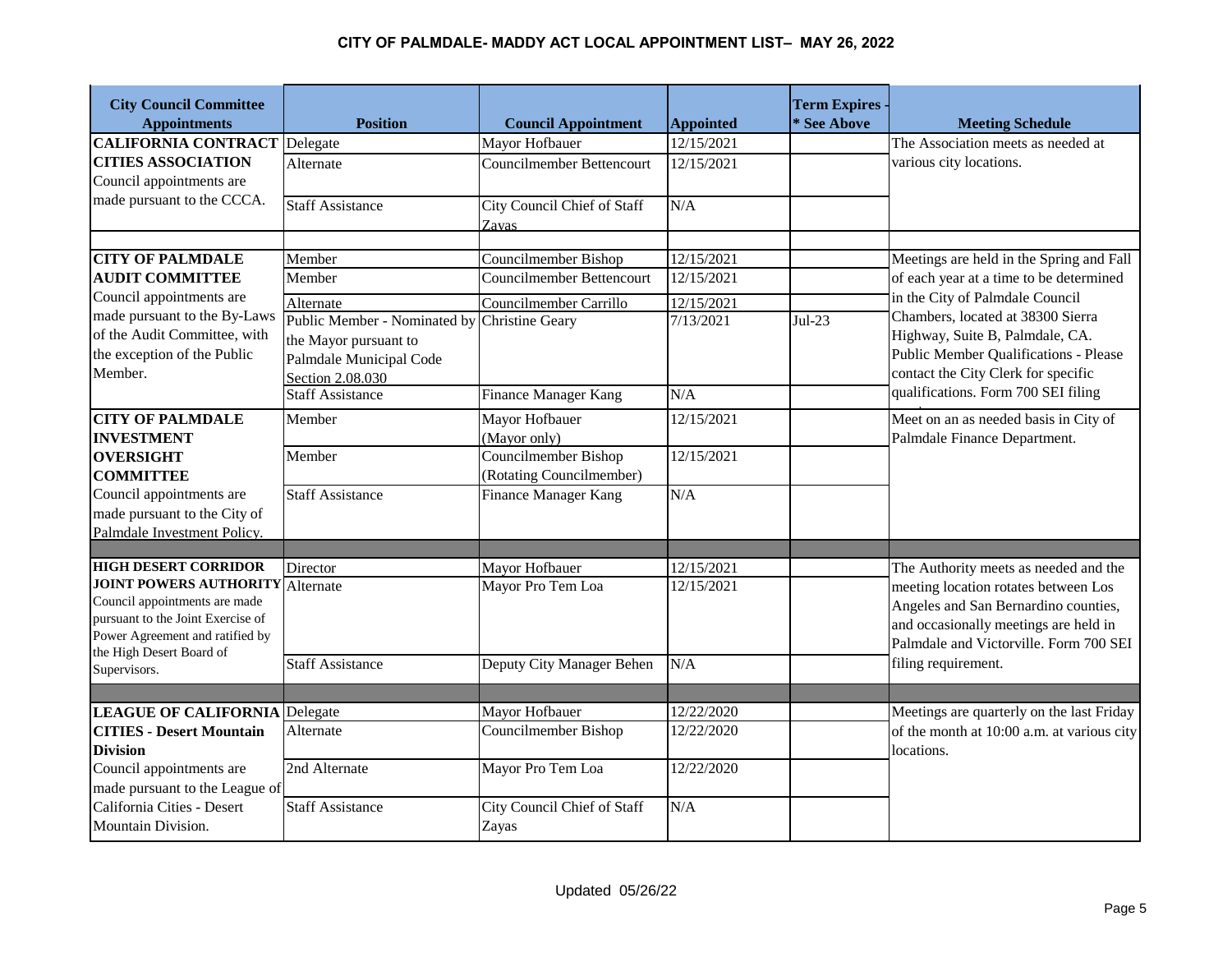| <b>City Council Committee</b>            |                                |                            |                  | <b>Term Expires -</b> |                                            |
|------------------------------------------|--------------------------------|----------------------------|------------------|-----------------------|--------------------------------------------|
| <b>Appointments</b>                      | <b>Position</b>                | <b>Council Appointment</b> | <b>Appointed</b> | * See Above           | <b>Meeting Schedule</b>                    |
| <b>LOS ANGELES COUNTY</b>                | Delegate for Dist. Nos. 14 and | Mayor Hofbauer             | N/A              |                       | Meetings are held at 1:30 p.m. on the 4th  |
| <b>SANITATION DISTRICT</b>               | 20                             | (Must be the Mayor.)       |                  |                       | Wednesday of each month at the             |
| Council appointments are                 | 2nd Delegate for Dist. No. 20  | Mayor Pro Tem Loa          | 12/15/2021       |                       | Sanitation District Office located at 1955 |
| made pursuant to Health &                | Alternate Delegate for Dist.   | Councilmember Bishop       | 12/15/2021       |                       | Workman Mill Road in Whittier or at a      |
| Safety Code §4730.                       | Nos. 14 and 20                 |                            |                  |                       | venue in the AV. Form 700 SEI filing       |
|                                          | <b>Staff Assistance</b>        | Director of Public Works   | N/A              |                       | requirement.                               |
|                                          |                                | Heffernan                  |                  |                       |                                            |
|                                          |                                |                            |                  |                       |                                            |
| <b>NORTH LOS ANGELES</b>                 | Delegate                       | Councilmember Bishop       | 12/15/2021       |                       | Meeting locations shift between            |
| <b>COUNTY</b>                            | Alternate                      | Councilmember Carrillo     | 12/15/2021       |                       | Palmdale, Lancaster and Santa Clarita.     |
| <b>TRANSPORTATION</b>                    | <b>Business or Community</b>   | <b>Bart Avery</b>          | 12/15/2021       |                       | The Coalition meets as needed. Form        |
| <b>COALITION</b>                         | Organization Representative    |                            |                  |                       | 700 SEI filing requirement.                |
| Council and Public Member                | May be a Public Member or      |                            |                  |                       |                                            |
| appointments are made                    | <b>City Council Member</b>     |                            |                  |                       |                                            |
| pursuant to the Joint Powers             | Representative at Large        | Mayor Pro Tem Loa          | 12/15/2021       |                       |                                            |
| Authority.                               | May be a Public Member or      |                            |                  |                       |                                            |
|                                          | <b>City Council Member</b>     |                            |                  |                       |                                            |
|                                          | <b>Staff Assistance</b>        | Deputy City Manager Behen  | N/A              |                       |                                            |
|                                          |                                |                            |                  |                       |                                            |
| <b>THE PALMDALE</b>                      | <b>Director</b>                | Gary Allan Roberts         | 5/5/2020         | Jul-23                | Meetings are held on the 3rd Monday of     |
| <b>AEROSPACE ACADEMY</b>                 | May be a Public Member or      |                            |                  |                       | the month at 4:15 p.m. at The Palmdale     |
| (TPAA)                                   | City Council Member            |                            |                  |                       | Aerospace Academy located at 3300 E.       |
| Directors are designated by the Director |                                | Ellen B. McIssac           | 8/17/2021        | Jul-24                | Palmdale Blvd., Palmdale, CA.              |
| City Council and ratified by             | May be a Public Member or      |                            |                  |                       | Public Member Qualifications - Please      |
| the TPAA pursuant to the                 | <b>City Council Member</b>     |                            |                  |                       | contact the City Clerk for specific        |
| TPAA By-Laws.                            | <b>Director</b>                | John Porter                | 7/9/2019         | $Jul-22$              | qualifications. Form 700 SEI filing        |
|                                          | May be a Public Member or      |                            |                  |                       | requirement.                               |
|                                          | <b>City Council Member</b>     |                            |                  |                       |                                            |
|                                          | <b>Staff Assistance</b>        | <b>TBD</b>                 | N/A              |                       |                                            |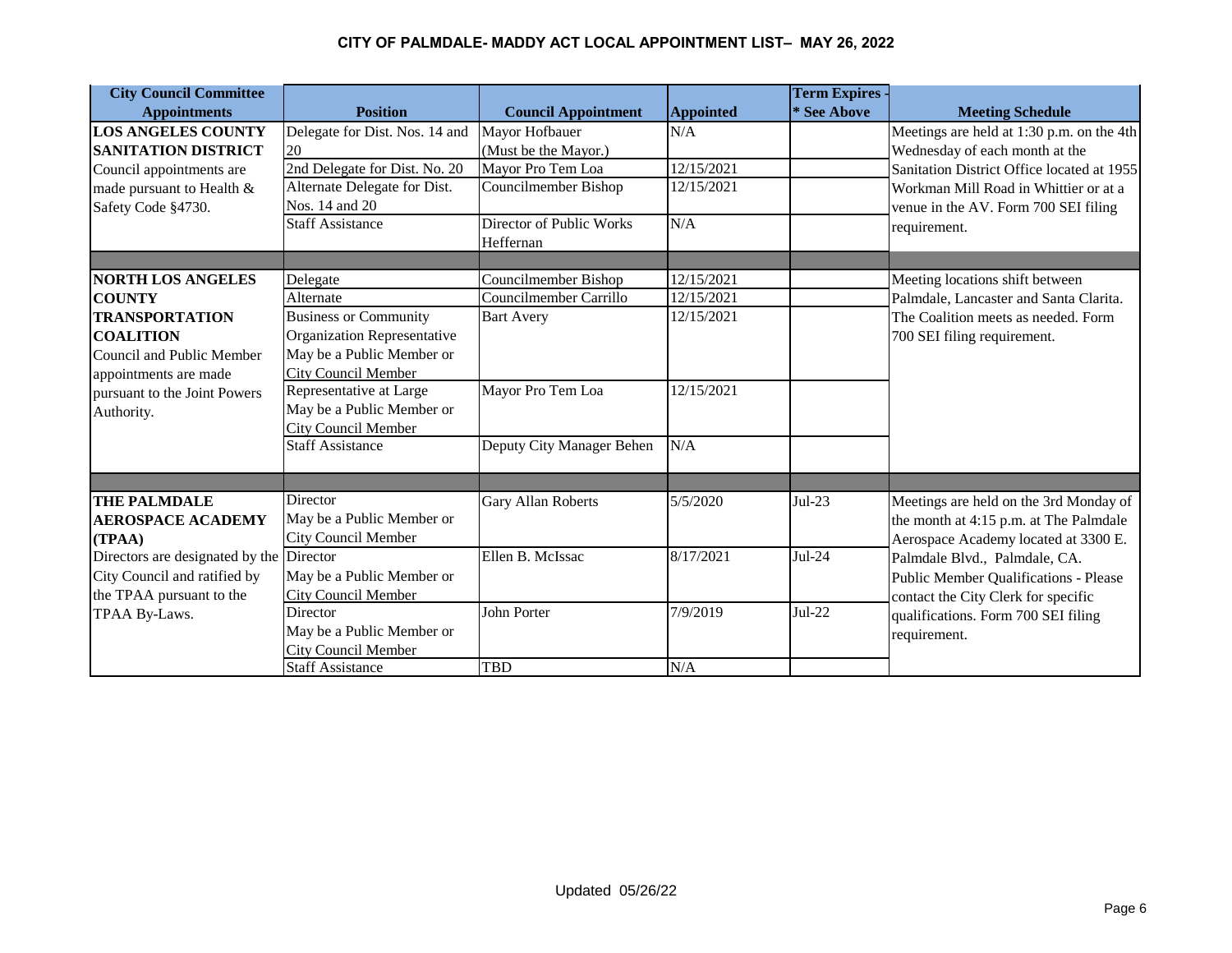| <b>City Council Committee</b>                  |                          |                               |                  | <b>Term Expires -</b> |                                          |
|------------------------------------------------|--------------------------|-------------------------------|------------------|-----------------------|------------------------------------------|
| <b>Appointments</b>                            | <b>Position</b>          | <b>Council Appointment</b>    | <b>Appointed</b> | * See Above           | <b>Meeting Schedule</b>                  |
| <b>PALMDALE RECYCLED</b>                       | Director                 | Councilmember Bishop          | 12/15/2021       |                       | Regular meeting location of the Board of |
| <b>WATER AUTHORITY</b>                         | Director                 | Councilmember Carrillo        | 12/15/2021       |                       | the PRWA will be held at the Palmdale    |
| (PRWA) Council                                 | Alternate                | Councilmember Bettencourt     | 12/15/2021       |                       | City Hall Council Chambers located at    |
|                                                | Public Member            | Zakeya Anson                  | 1/12/2022        |                       | 38300 Sierra Highway, Suite "B",         |
|                                                | Appointed by the City of |                               |                  |                       | Palmdale California. The meetings are    |
|                                                | <b>Staff Assistance</b>  | Director of Public Works      | N/A              |                       | held on the 3rd Monday of each month     |
|                                                |                          | Heffernan                     |                  |                       | at 6:00 p.m. Public Member               |
|                                                |                          |                               |                  |                       | Qualifications - Must reside within the  |
|                                                |                          |                               |                  |                       | boundaries of the Palmdale Recycled      |
|                                                |                          |                               |                  |                       | Water Authority. Form 700 SEI filing     |
|                                                |                          |                               |                  |                       | requirement                              |
|                                                |                          |                               |                  |                       |                                          |
| <b>SOUTHERN CALIFORNIA Delegate</b>            |                          | Councilmember Carrillo        | 12/15/2021       |                       | Meetings are held on the 1st Thursday of |
| <b>ASSOCIATION OF</b>                          | Alternate                | Per SCAG, there is no         |                  |                       | each month at the SCAG Office,           |
| <b>GOVERNMENTS (SCAG)</b>                      |                          | position as alternate for the |                  |                       | Wilshire Grand Center, 900 Wilshire      |
| <b>REGIONAL COUNCIL</b>                        |                          | Regional Council.             |                  |                       | Blvd., Suite 1700, Los Angeles, CA.      |
|                                                |                          |                               |                  |                       | Form 700 SEI filing requirement.         |
| Council appointment is made                    | <b>Staff Assistance</b>  | Deputy City Manager Behen     | N/A              |                       |                                          |
| pursuant to SCAG By-Laws.                      |                          |                               |                  |                       |                                          |
|                                                |                          |                               |                  |                       |                                          |
| <b>UNITED</b>                                  | Delegate                 | Mayor Hofbauer                | 12/15/2021       |                       | Meetings are held on the 2nd and 4th     |
| <b>STATES/MEXICO SISTER</b>                    | Delegate                 | Councilmember Carrillo        | 12/15/2021       |                       | Wednesday of each month at 6:00 p.m.     |
| <b>CITIES ASSOCIATION</b>                      | Alternate                | Councilmember Bishop          | 12/15/2021       |                       | at the Larry Chimbole Cultural Center.   |
| <b>Council makes appointments</b>              |                          |                               | 12/15/2021       |                       |                                          |
| to this committee.                             | Alternate                | Mayor Pro Tem Loa             |                  |                       |                                          |
|                                                | Alternate                | Councilmember Bettencourt     | 12/15/2021       |                       |                                          |
|                                                | <b>Staff Assistance</b>  | City Clerk Smith              | N/A              |                       |                                          |
|                                                |                          |                               |                  |                       |                                          |
| <b>CALIFORNIA STATE</b>                        | Delegate                 | Councilmember Bettencourt     | 12/15/2021       |                       | Meetings are held on the 4th Wednesday   |
| <b>PRISON - LOS ANGELES</b>                    | Alternate                | Mayor Pro Tem Loa             | 12/15/2021       |                       | of the month at 3:00 p.m. in the         |
| Council makes appointments to Staff Assistance |                          | Director of Neighborhood      | N/A              |                       | Warden's Conference Room at the          |
| this committee.                                |                          | <b>Services Miller</b>        |                  |                       | prison. The committee is on a hiatus     |
|                                                |                          |                               |                  |                       | from June thru August and in November    |
|                                                |                          |                               |                  |                       |                                          |

& December.